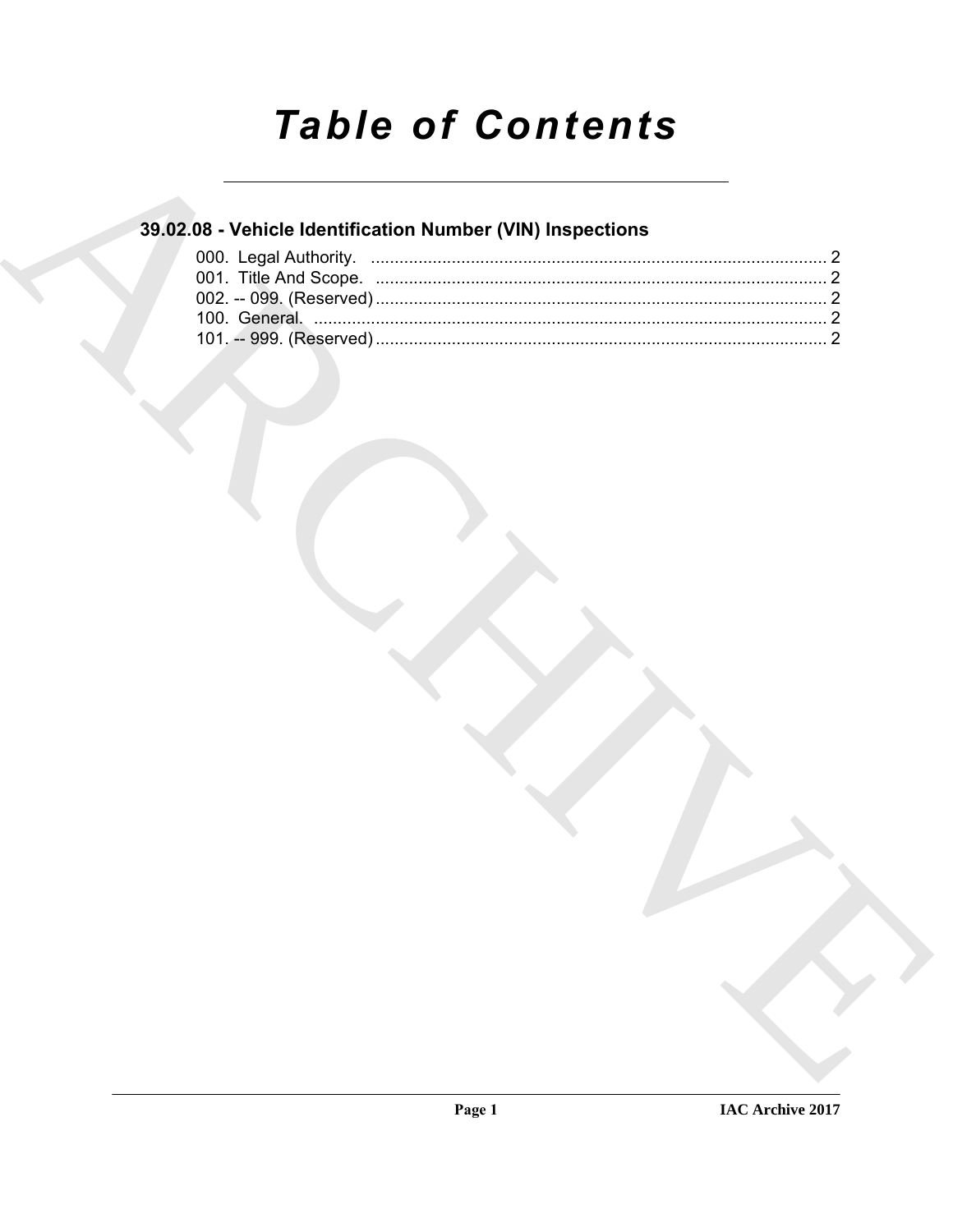#### **IDAPA 39 TITLE 02 CHAPTER 08**

#### **39.02.08 - VEHICLE IDENTIFICATION NUMBER (VIN) INSPECTIONS**

#### <span id="page-1-1"></span><span id="page-1-0"></span>**000. LEGAL AUTHORITY.**

This rule is adopted under the authority of Sections 49-201, 49-202(2), 49-205 and 49-507, Idaho Code. (12-26-90)

#### <span id="page-1-2"></span>**001. TITLE AND SCOPE.**

This rule clarifies which individuals, agents or agencies are authorized to complete Vehicle Identification Number (VIN) inspections and under what conditions. (12-26-90) (VIN) inspections and under what conditions.

<span id="page-1-3"></span>**002. -- 099. (RESERVED)**

#### <span id="page-1-6"></span><span id="page-1-4"></span>**100. GENERAL.**

<span id="page-1-8"></span>**01. Peace Officers and Special Agencies Inspections**. As part of their regular assigned duties, any city, county, or state peace officer, or specified agent of the Department, may complete an affidavit of VIN inspection.  $(12-26-90)$ 

<span id="page-1-10"></span>**02.** Vehicle Dealer Inspections. Idaho vehicle dealers may complete VIN inspections as part of their ales activities on vehicles held in their individual inventories. (12-26-90) normal sales activities on vehicles held in their individual inventories.

<span id="page-1-9"></span><span id="page-1-7"></span>**03. Financial Institution Inspections**. An employee of any bank that is authorized to do business in Idaho or an employee of any other financial institution registered with the Department of Finance, may complete VIN inspections as a part of normal business activity. (12-26-90) inspections as a part of normal business activity.

**39.62.05 - VEHICLE IDENTIFICATION INMER (VIR) INSPECTIONS**<br>
1966. LEVELA ALTHORITY,<br>
1976. LEVELA ARCHIVERY (VIROLE DE CONTROLE DE VIROLE DE VIROLE DE VIROLE DE VIROLE DE VIROLE DE VIROLE DE VIR<br>
1976. THE ANSISCOPE,<br>
19 **04. Special Agent Inspections**. Other special designated agents of the Department may complete VIN inspections, as stipulated in a formal agreement between the Department and the special agent, i.e. vehicle rental companies allocating portions of their fleets to Idaho.

<span id="page-1-11"></span>**05. VIN Inspections Required**. A VIN inspection shall be required whenever a certificate of title has not previously been issued for the vehicle in this state or whenever the Department is dissatisfied with the authenticity of the vehicle identification number. (12-26-90) of the vehicle identification number.

#### <span id="page-1-5"></span>**101. -- 999. (RESERVED)**